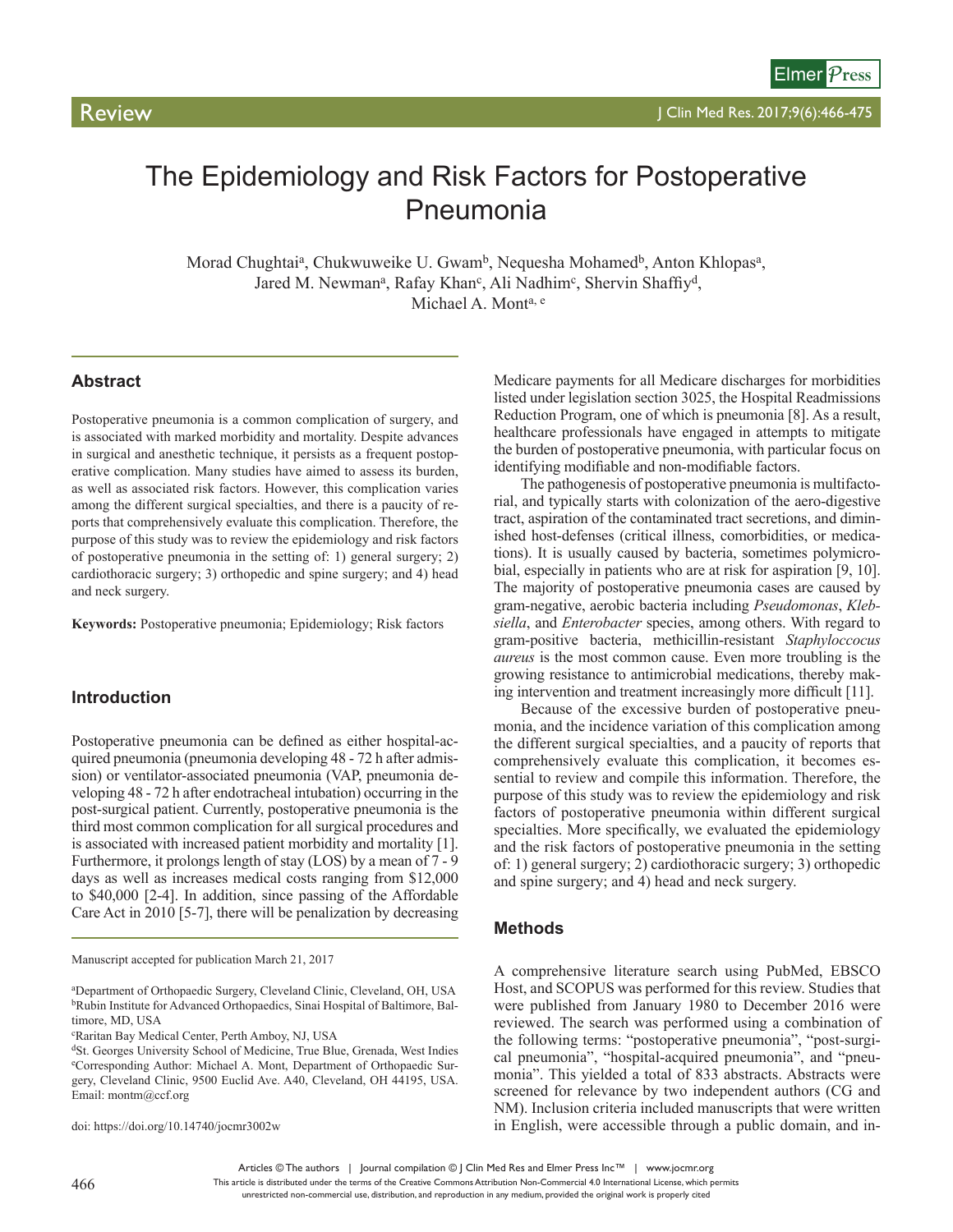cluded a fully available manuscript. Exclusion criteria included manuscripts that were not written in English, were not accessible through a public domain, and did not included a fully available manuscript. References in each manuscript were also read and assessed for relevance. After exclusion of duplicates, and manuscripts written in a language other than English, the literature review yielded 52 reports (22 for general surgery, 14 for cardiothoracic, five for orthopedic/spine, and six for head/ neck surgery).

In the general surgery category, there were five studies on liver surgery, one study on endoscopic hemostasis, five studies on esophagus surgery, three studies on stomach surgery, one on pancreatic surgery, and seven abdominal surgeries. In the cardiothoracic surgery category, there were two studies on coronary artery bypass graft (CABG) surgery, seven cardiac surgery studies, and five lung surgery studies. In the orthopedic surgery category, there was one knee amputation study, one total knee arthroplasty study, one hip fracture study, and two spine surgery studies. In head and neck surgery category, there were two oral surgery studies, one transoral spine study, one head and neck cancer study, one pituitary study, and one aneurysm clipping study.

# **Results**

#### **General surgery**

#### *Epidemiology of postoperative pneumonia in general surgery*

There were several studies that associated general surgical procedures with the development of postoperative pneumonia (Table 1 [12-33]). In a retrospective study entailing 555 patients who had a partial hepatectomy, Pessaux et al [12] reported a 13% incidence of postoperative pneumonia. Similarly, Nobili et al [13] retrospectively reviewed 555 hepatectomy patients, and found that the incidence of postoperative pneumonia was 13%. Choudhuri et al [14] identified 117 hepatic resection patients with a postoperative pneumonia incidence of 10.3%. In a study encompassing 294 hepatectomy patients, Sakamoto et al [15] reported a postoperative pneumonia incidence of 8.2%. Liver surgery patients are also susceptible to VAP. Siniscalchi et al [16] reviewed 242 orthotopic liver transplantation patients, and determined a VAP incidence of 7.4%. The mortality rate was 22% vs. 4% in those with and without VAP.

Another mechanism leading to the development of postoperative pneumonia is aspiration in endoscopic hemostasis, as outlined in a retrospective study of 504 patients by Kawanishi et al [17]. They reported a postoperative aspiration pneumonia incidence of 4.8%. Postoperative aspiration pneumonia is also a risk in esophagectomy, with oral and gastric bacteria colonizing the lower respiratory tract. A retrospective study of 105 esophagectomy patients conducted by Jimbo et al [18] demonstrated an incidence of 20% for postoperative pneumonia. Poor outcomes have also been noted in esophagectomy patients with postoperative pneumonia. A retrospective analysis by Booka et al [19] looked at 284 esophagectomy patients,

with a 22.5% incidence of postoperative pneumonia.

Using spirometry to predict the normal reference value of the forced respiratory volume at 1 second (FEV1) to obtain spirometric lung age may serve as predictive indicator for postoperative pneumonia. Okamura et al [20] retrospectively studied 342 esophagectomy patients, determining each patient's spirometric lung age, and observed an incidence of 28.9% for postoperative pneumonia. Similarly, lung function tests may also play a role. A retrospective review by Wei et al [21] assessed 216 esophagectomy patients, and found a postoperative pneumonia incidence rate of 10.24%. Preoperative oral care may help prevent postoperative pneumonia. A retrospective study of 280 esophagectomy patients by Soutome et al [22] displayed an incidence of 23.2% for postoperative pneumonia, and found the incidence was significantly lower in those that had preoperative oral care (19.1% vs. 29.9%, P  $= 0.037$ ).

Kiuchi et al [23] conducted a retrospective study of 1,415 gastrectomy patients, and found an incidence of 2.2% for the development of postoperative aspiration pneumonia. Similarly, Miki et al [24] retrospectively studied 750 gastrectomy patients, who had a postoperative pneumonia incidence of 4.3%. In a retrospective study entailing 1,205 gastrectomy patients, Ntutumu et al [25] reported a postoperative pneumonia incidence of 4.7%. In a retrospective study of 1,090 pancreaticoduodenectomy (PD) and 436 distal pancreatectomy (DP) patients, Nagle et al [26] reported a postoperative pneumonia incidence of 4.3% amongst PD patients compared to 2.5% amongst DP patients. Kim et al [27] retrospectively studied 387 abdominal surgery patients, and found those with chronic obstructive pulmonary disease (COPD) had a postoperative pneumonia incidence of 12%, compared to 15.1% for those without COPD. Pasin et al [28] conducted a systematic review and meta-analysis of 269,637 patients who had open abdominal aortic surgery, with an incidence for postoperative pulmonary complications of 10.3%, where pneumonia was the most frequently reported at 7.30%. A retrospective study by Studer et al [29] outlined 70 abdominal surgery patients who developed postoperative aspiration pneumonia, and had a mortality rate of 27%. Yang et al [30] retrospectively reviewed 165,196 patients after undergoing abdominal surgery, who had a postoperative pneumonia incidence of 3.2%. They reported that patients undergoing esophagectomy or gastrectomy had the highest rate of postoperative pneumonia. A retrospective study of 185,328 obese patients undergoing surgery by Antoniou et al [31] reported the occurrence of postoperative pneumonia was lower for laparoscopic surgery compared to open surgery (0.5% vs. 1.1%). Furthermore, laparoscopic surgery also had a lower mortality rate (0.1% vs. 0.4%). Another study proposed that intraoperative expiratory flow limitation would correlate with the incidence of postoperative pulmonary complications. Spadaro et al [32] performed a prospective observational study on 330 major abdominal surgery patients, and discovered 5% of patients had postoperative pneumonia and expiratory flow limitation. A retrospective study of 5,431 abdominal surgery patients by Chen et al [33] reported a postoperative pneumonia incidence of 1.58%.

In summary, postoperative pneumonia has been shown to be a common complication for general surgical procedures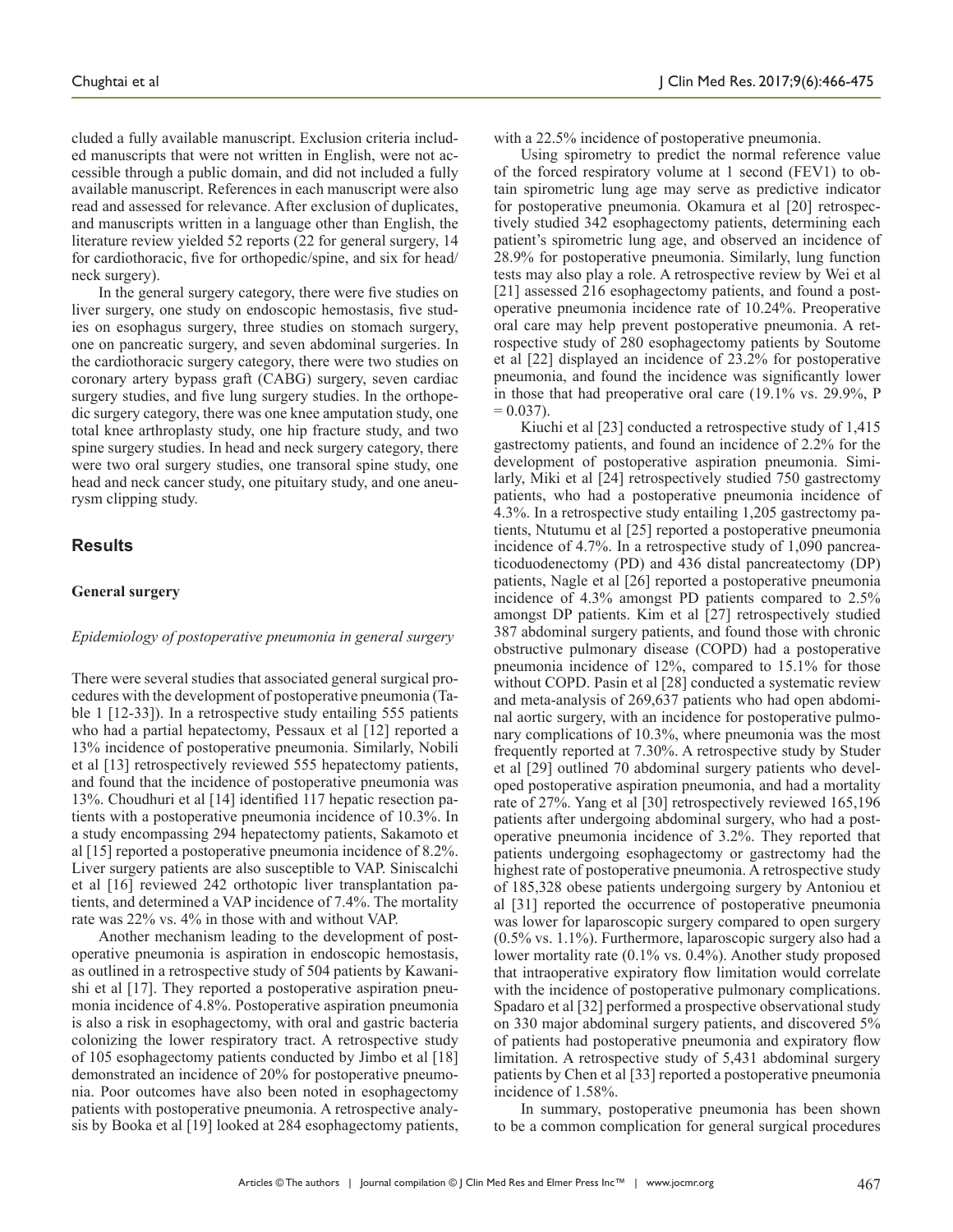|  |  | Table 1. General Surgeries [12-33] |  |
|--|--|------------------------------------|--|
|--|--|------------------------------------|--|

| <b>Author</b>                   | N                | <b>Type of study</b>                      | Procedure                                                                     | <b>Incidence</b>                                              | <b>Risk factors/outcomes</b>                                                                                                                                               | <b>Surgical</b><br>specialty |
|---------------------------------|------------------|-------------------------------------------|-------------------------------------------------------------------------------|---------------------------------------------------------------|----------------------------------------------------------------------------------------------------------------------------------------------------------------------------|------------------------------|
| Pessaux<br>et al $[12]$         | 555              | Prospective                               | Partial hepatectomy                                                           | 15(2.7%)                                                      | Risk factors: nasogastric tube,<br>transfusion, diabetes                                                                                                                   | General                      |
| Nobili et<br>al $[13]$          | 555              | Retrospective                             | Hepatectomy                                                                   | 72(13%)                                                       | Risk factors: blood transfusion,<br>diabetes, atrial fibrillation                                                                                                          | General                      |
| Choudhuri<br>et al $[14]$       | 117              | Retrospective                             | Hepatic resection                                                             | $12(10.3\%)$                                                  | Risk factors: $age > 70$ , smoking,<br>diabetes, surgical complications,<br>blood transfusion                                                                              | General                      |
| Sakamoto<br>et al $[15]$        | 294              | Retrospective                             | Hepatectomy                                                                   | $24(8.2\%)$                                                   | Risk factors: Brinkman index $\geq 400$ ,<br>bacteria in sputum POD1                                                                                                       | General                      |
| Siniscalchi<br>et al $[16]$     | 242              | Retrospective                             | Orthotopic liver<br>transplantation (OLT)                                     | $18(7.4\%)$                                                   | Risk factors: terlipressin use,<br>blood transfusion, mechanical<br>ventilation duration, preoperative<br>hospitalization, MELD score                                      | General                      |
| Kawanishi<br>et al [17]         | 504              | Retrospective                             | Endoscopic hemostasis                                                         | $24(4.8\%)$                                                   | Risk factors: $age > 75$ ,<br>procedure duration $>$ 30 min,<br>hemodialysis, history of stroke                                                                            | General                      |
| Jimbo et<br>al [18]             | 105              | Retrospective                             | Esophagectomy                                                                 | 21(20%)                                                       | Slight association of endotracheal<br>sputum culture + pneumonia                                                                                                           | General                      |
| Booka et<br>al $[19]$           | 284              | Retrospective                             | Esophagectomy                                                                 | 64 (22.5%)                                                    | Pneumonia predictor for poor<br>survival                                                                                                                                   | General                      |
| Okamura<br>et al $[20]$         | 342              | Retrospective                             | Esophagectomy                                                                 | 99 (28.9%)                                                    | Risk factors: higher lung<br>age, lower BMI                                                                                                                                | General                      |
| Wei et<br>al $[21]$             | 216              | Retrospective                             | Esophagectomy                                                                 | $17(10.24\%)$                                                 | Risk factor: low peak expiratory flow                                                                                                                                      | General                      |
| Soutome<br>et al $[22]$         | 280              | Retrospective                             | Esophageal resection                                                          | 65 (23.2%)                                                    | Risk factors: diabetes, dysphagia, no<br>pre-operative oral care                                                                                                           | General                      |
| Kiuchi et<br>al [23]            | 1415             | Retrospective                             | Gastrectomy (gastric cancer)                                                  | $31(2.2\%)$                                                   | Risk factors: age $> 65$ , albumin <<br>3.0, stage $\geq$ II, hypertension, total<br>gastrectomy                                                                           | General                      |
| Miki et<br>al [24]              | 750              | Retrospective                             | Gastrectomy (gastric cancer)                                                  | $32(4.3\%)$                                                   | Risk factors: $age > 75$ , diabetes,<br>impaired respiratory function, blood<br>transfusion                                                                                | General                      |
| Ntutumu<br>et al $[25]$         | 1,205            | Retrospective                             | Laparoscopic gastrectomy                                                      | 56 $(4.7\%)$                                                  | Risk factors: age, total<br>gastrectomy, time to first diet                                                                                                                | General                      |
| Nagle et<br>al $[26]$<br>Kim et | 1,090/436<br>387 | Retrospective<br>Retrospective            | Pancreaticoduodenectomy/<br>distal pancreatectomy<br>Abdominal surgery w/COPD | $47/1,090(4.3\%)$<br>11/436(2.5%)<br>$COPD + \rightarrow$     | Risk factors: delayed gastric<br>emptying, O <sub>2</sub> on POD3, COPD<br>Risk factor: severe COPD                                                                        | General<br>General           |
| al [27]                         |                  |                                           | as RF                                                                         | $14/117(12\%)$ ;<br>control $\rightarrow$ 13/86<br>$(15.1\%)$ | Mild-to-moderate COPD not a risk<br>factor                                                                                                                                 |                              |
| Pasin et<br>al [28]             | 269,637          | Systematic<br>review and<br>meta-analysis | Open abdominal<br>aortic surgery                                              | 7.30%                                                         | Increased mortality, more frequent<br>with urgent procedures                                                                                                               | General                      |
| Studer et<br>al [29]            | 70               | Retrospective                             | Abdominal surgery                                                             | Mortality 27%                                                 | Risk factors: old age, bilateral<br>pneumonia, blood transfusion                                                                                                           | General                      |
| Yang et<br>al $[30]$            | 165,196          | Retrospective                             | Major abdominal surgery                                                       | 3.20%                                                         | Risk factors: esophageal surgery,<br>ASA class, dependent functional<br>status, prolonged OR time, age $\geq 80$ ,<br>severe COPD, preoperative shock,<br>ascites, smoking | General                      |
| Antoniou<br>et al [31]          | 185/328          | Retrospective                             | Lap vs. open surgery<br>in obese patients                                     | $0.5\% \rightarrow \text{Lap}$<br>$1.1\% \rightarrow$ open    | Lower incidence and mortality in lap                                                                                                                                       | General                      |
| Spadaro<br>et al $[32]$         | 330              | Prospective<br>observational              | Major abdominal surgery w/<br>expiratory flow limitation as<br>RF             | Limited flow $\rightarrow$<br>5% likely to have<br>pneumonia  | Correlation with pneumonia and<br>expiratory flow limitation                                                                                                               | General                      |
| Chen et<br>al [33]              | 5,431            | Retrospective                             | Abdominal surgery                                                             | 86 (1.58%)                                                    | Risk factors: age $\geq$ 70, upper<br>abdominal surgery, surgery $> 3$ h                                                                                                   | General                      |

POD: postoperative day; MELD: model for end-stage liver disease; BMI: body mass index; COPD: chronic obstructive pulmonary disorder; ASA: American Society of Anesthesiologists; OR: operating room; RF: risk factor.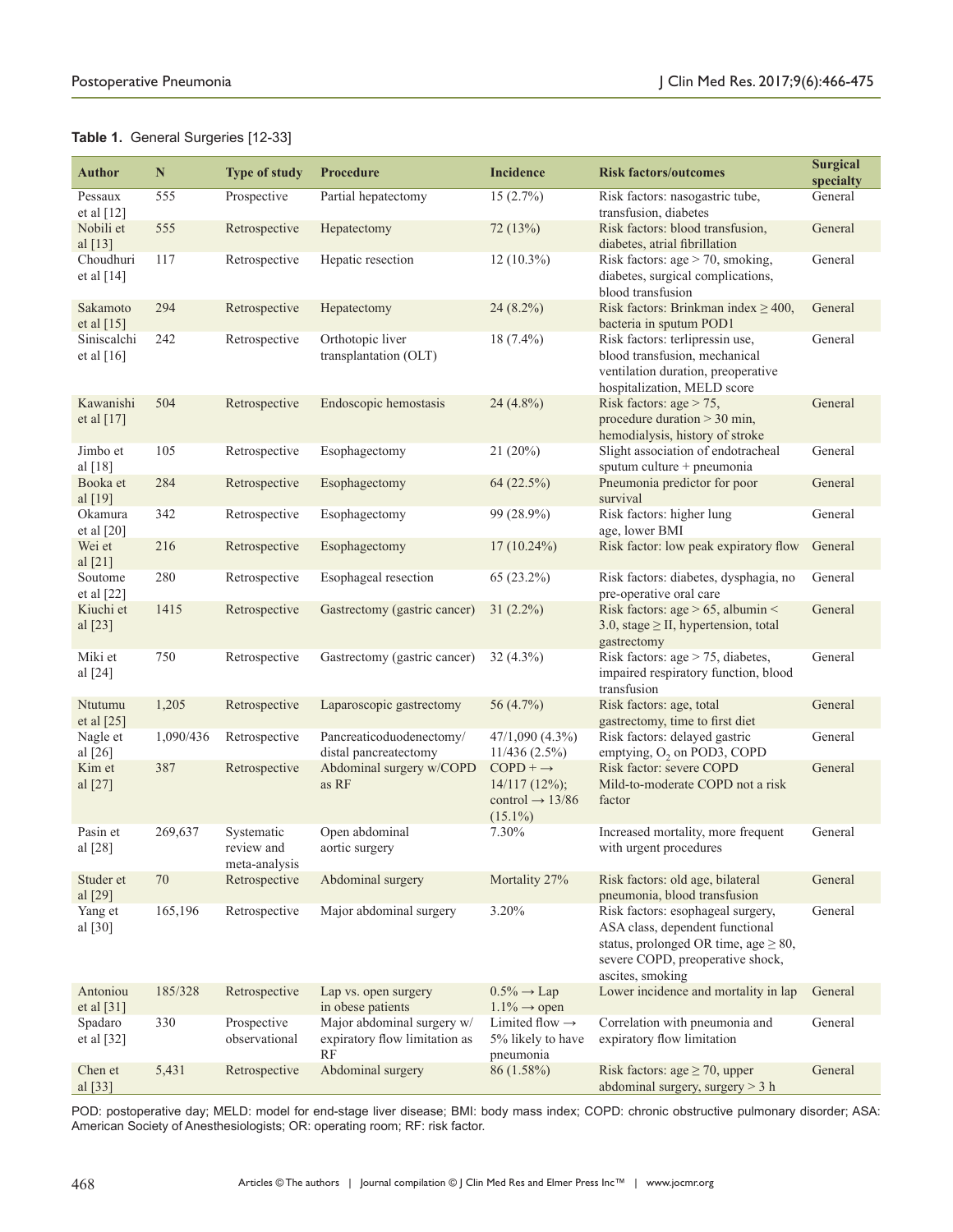with incidences range from 0.5% to 28%.

#### *Risk factors for postoperative pneumonia in general surgery*

Pesseaux et al [12] identified three risk factors for postoperative pneumonia, which included: use of a nasogastric tube (odds ratio (OR): 1.8; 95% confidence interval (CI): 1.1 - 2.9;  $P = 0.01$ ); blood transfusion (OR: 1.9; 95% CI: 1.1 - 3.8;  $P = 0.04$ ); and diabetes (OR: 2.4; 95% CI: 1.3 - 4.5;  $P = 0.05$ ). Patients who developed postoperative pneumonia were significantly more likely to have used a nasogastric tube (55.5% vs. 36.4%;  $P =$ 0.001). Nobili et al [13] reported risk factors to be intraoperative blood transfusion (OR: 1.9; 95% CI: 1 - 3.6;  $P = 0.03$ ), diabetes mellitus (OR: 2.2; 95% CI: 1.1 - 4.5;  $P = 0.01$ ), and atrial fibrillation (OR: 3; 95% CI: 1.2 - 7.4;  $P = 0.01$ ). The risk factors that Choudhuri et al  $[14]$  identified in this study were age  $>$ 70 years (OR: 2.13; 95% CI: 1.04 - 1.06; P = 0.01), history of smoking (OR: 3.97; 95% CI: 0.9 - 1.67; P = 0.002), presence of diabetes (OR: 1.17; 95% CI: 0.87 - 1.04;  $P = 0.04$ ), occurrence of surgical complications (leak, dehiscence, etc.) (OR: 1.62; 95% CI:  $1.05 - 1.18$ ;  $P = 0.03$ ), and blood transfusion (OR: 2.76; 95% CI: 0.96 - 1.27; P = 0.008). Sakamoto et al identified the presence of bacteria in sputum as an independent risk factor for postoperative pneumonia after hepatectomy [15]. Additionally, their analysis demonstrated a Brinkman index (the number of cigarettes smoked/day multiplied by the number of years) was over 400 (OR: 4.29; 95% CI: 1.44 - 12.8; P < 0.01) and bacteria in sputum on postoperative day 1 (OR: 9.43; 95% CI: 2.11 - 42.0;  $P < 0.01$ ) independently predicted postoperative pneumonia. Siniscalchi et al [16] found risk factors to be terlipressin use (OR: 31.49; 95% CI: 4.7 - 49.2; P < 0.001), red cell transfusion (OR: 1.1; 95% CI: 1.04 - 1.1; P < 0.001), duration of mechanical ventilation (OR: 1.10; 95% CI: 1.03 - 1.15;  $P < 0.001$ ) and preoperative hospitalization (OR: 1.8; 95% CI: 1 - 1.9;  $P \le 0.05$ ). Additionally, the model for end-stage liver disease (MELD) score was higher in VAP patients on univariate analysis. Kawanishi et al [17] identified age >75 years (OR: 4.4; 95% CI: 1.5 - 13.6; P = 0.0073), procedural duration  $> 30$ min (OR: 5.6; 95% CI: 1.9 - 18.2; P = 0.0023), hemodialysis (OR: 3.6; 95% CI: 1.2 - 11;  $P = 0.024$ ), and a history of stroke (OR: 3.8; 95% CI: 1 - 14;  $P = 0.041$ ) as independent risk factors for developing postoperative pneumonia. Okamura et al [20] identified higher lung age (OR: 1.02; 95% CI: 1.00 - 1.03; P  $= 0.010$ ) and lower body mass index (OR: 0.89; 95% CI: 0.82  $- 0.96$ ; P = 0.006) as independent risk factors. Wei et al [21] found that low peak expiratory flow was an independent risk factor for postoperative pneumonia (HR: 0.97; 95% CI: 0.94  $- 0.99$ ;  $P = 0.009$ ). Several independent risk factors identified by Soutome et al [22] included: diabetes mellitus (OR: 2.961; 95% CI: 1.159 - 7.565; P = 0.023), postoperative dysphagia (OR: 8.879; 95% CI: 4.295 - 18.352;  $P \le 0.001$ ), and absence of preoperative oral care (OR: 0.422; 95% CI, 0.209 - 0.851; P = 0.016). Age greater than 65 years (OR: 3.59; 95% CI: 1.45 - 10.81;  $P = 0.010$ ), low nutritional status (albumin < 3.0; OR: 4.51; 95% CI: 0.96 - 15.72; P = 0.029), advanced stage cancer  $(pStage \geq II; OR: 2.35; 95\% CI: 1.05 - 5.67; P = 0.045)$ , concurrent hypertension (OR: 2.21; 95% CI: 1.00 - 4.70; P = 0.042), and total gastrectomy ( $P = 0.026$ ; OR: 2.42) were risk factors

for postoperative pneumonia identified by Kiuchi et al [23]. Miki et al [24] identified age over 75 years (OR: 2.37; 95% CI: 1.10 - 5.13; P = 0.028), diabetes mellitus (OR: 2.46; 95% CI:  $1.02 - 5.59$ ;  $P = 0.046$ ), impaired respiratory function (OR: 2.72; 95% CI: .27 - 5.95;  $P = 0.010$ ), and blood transfusion (OR: 3.88; 95% CI: 1.34 - 4.39; P = 0.015) as risk factors for postoperative pneumonia. Ntutumu et al [25] found advanced age (OR: 1.036; 95% CI: 1.010 - 1.063; P = 0.010), total gastrectomy (OR: 3.420; 95% CI: 1.960 - 5.969; P < 0.001), and time to first diet (OR: 1.207; 95% CI: 1.703 - 1.358; P = 0.002) were risk factors for postoperative pneumonia. Nagle et al [26] identified predictors for developing postoperative pneumonia as delayed gastric emptying (OR: 8.2; 95% CI: 3.61 - 18.62; P  $< 0.001$ ), oxygen requirement on postoperative day 3 (OR: 3.2; 95% CI: 1.41 - 7.12; P = 0.005), and COPD (OR: 3.1; 95% CI: 1.01 - 9.79;  $P = 0.049$ ). Kim et al [27] found severe COPD was a risk factor for postoperative pneumonia (OR: 3.47; 95% CI: 1.16 - 10.42;  $P = 0.027$ ), as well as a history of hospitalization for respiratory problems (OR: 4.20; 95% CI: 1.52 - 11.59; P  $= 0.006$ ), emergency surgery (OR: 3.93; 95% CI: 1.75 - 8.82;  $P = 0.001$ ), amount of RBC transfusion (OR: 1.09; 95% CI: 1.05 - 1.14;  $P \le 0.001$  for one pack increase of red blood cell (RBC) transfusion), and laparoscopic surgery (OR: 0.41; 95% CI:  $0.18 - 0.93$ ; P = 0.033). The risk factors for mortality from postoperative pneumonia identified by Studer et al [29] were older age (OR: 7.41; 95% CI: 1.29 - 42.62), bilateral aspiration pneumonia (OR: 7.39; 95% CI: 1.86 - 29.29), and intraoperative blood transfusion (OR: 5.09; 95% CI: 1.34 - 19.38). Yang et al [30] found the strongest risk factors for developing pulmonary complications were esophageal operations and American Society of Anesthesiology (ASA) class. Spadaro et al [32] discovered patients with intraoperative expiratory flow limitation had an increased likelihood of developing pulmonary complications ( $P < 0.001$ ). Chen et al [33] also reported that an age of 70 years and older (OR: 1.93; 95% CI: 1.16 - 3.22; P = 0.01), upper abdominal surgery (OR: 2.07; 95% CI: 1.18 - 3.64;  $P = 0.01$ ), and surgeries lasting more than 3 h (OR: 2.48; 95%) CI: 1.49 - 4.15;  $P = 0.00$ ) were also risk factors for developing postoperative pneumonia.

Many risk factors contribute to the development of postoperative pneumonia in general surgery. The most common were older age reported in nine studies, transfusion reported in six studies, diabetes reported in five studies, and poor lung function/COPD reported in five studies.

#### **Cardiothoracic surgery**

#### *Epidemiology of postoperative pneumonia in cardiothoracic surgery*

There were several studies that associated cardiothoracic surgical procedures with the development of postoperative pneumonia (Table 2 [34-47]). In an observational study by Strobel et al [34], 16,084 patients underwent CABG, and 3.3% of patients developed postoperative pneumonia. RBC transfusions have been shown to increase the risk of developing postoperative pneumonia. Likosky et al [35] retrospectively reported on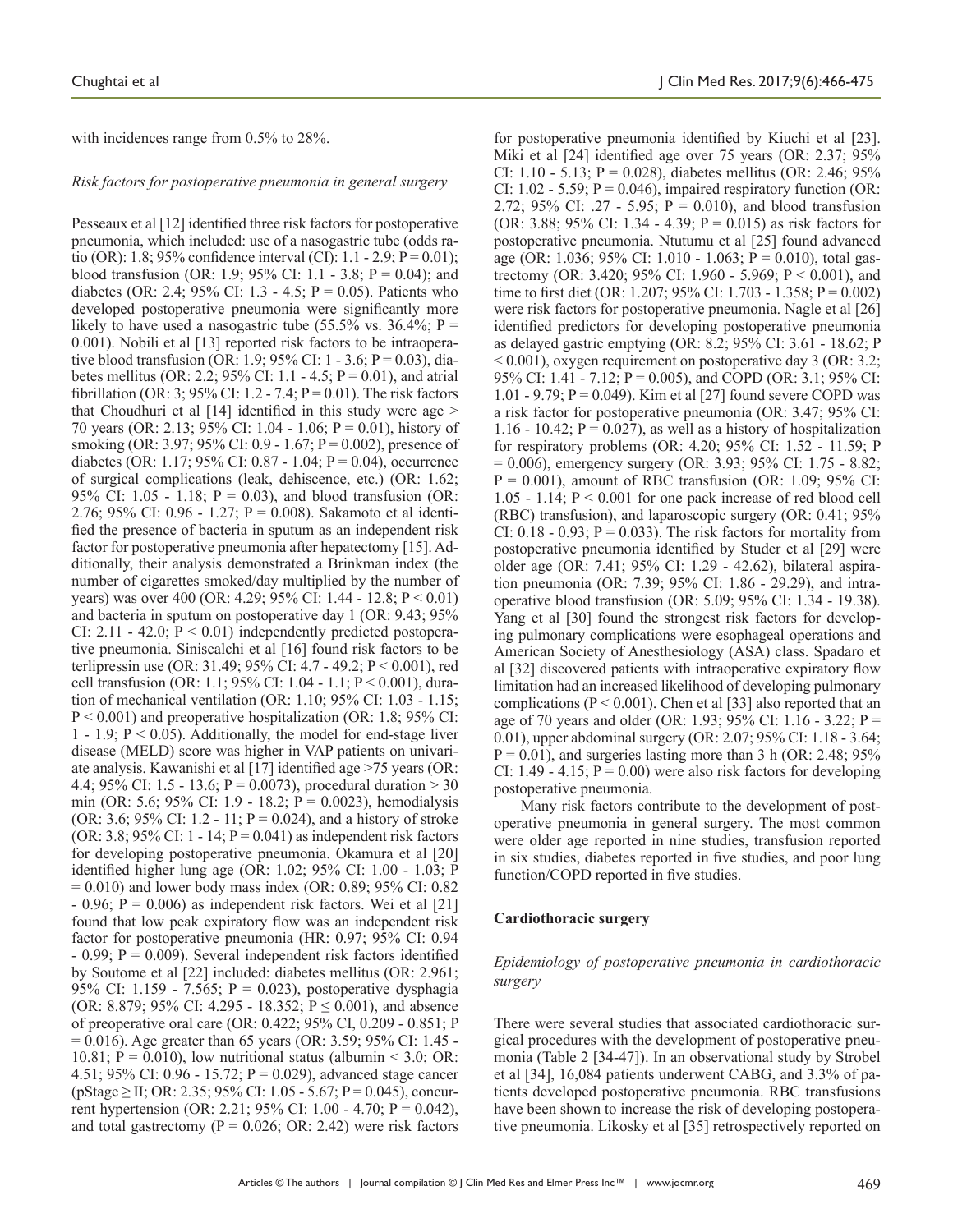## **Table 2.** Cardiothoracic surgeries [34-47]

| <b>Author</b>                | $\mathbb N$                     | <b>Type of</b><br>study      | <b>Procedure</b>              | <b>Incidence</b> | <b>Risk factors/outcomes</b>                                                                                                                                                                                                                     | Surgical<br>specialty |
|------------------------------|---------------------------------|------------------------------|-------------------------------|------------------|--------------------------------------------------------------------------------------------------------------------------------------------------------------------------------------------------------------------------------------------------|-----------------------|
| Strobel et al [34]           | 16,084                          | Observational                | CABG                          | 531 (3.30%)      | Developed a model of 17 pre-operative<br>factors that may predict postoperative<br>pneumonia                                                                                                                                                     | <b>CT</b>             |
| Likosky et al [35]           | 16,182                          | Retrospective                | CABG                          | 576 (3.6%)       | RBC transfusion increase risk                                                                                                                                                                                                                    | <b>CT</b>             |
| Vera Urquiza<br>R et al [36] | 211                             | Prospective                  | Cardiac surgery               | 31 $(14.6\%)$    | Risk factors: hypertension, CRF,<br>re-intubation, extubation after 6 h                                                                                                                                                                          | CT                    |
| Kilic et al [37]             | 6,222                           | Retrospective                | Cardiac surgery               | 282 (4.5%)       | Created 33-point risk score<br>Risk factors: age, chronic lung<br>disease, peripheral vascular<br>disease, cardiopulmonary bypass<br>time, intraoperative red blood cell<br>transfusion, and pre- or intraoperative<br>intra-aortic balloon pump | <b>CT</b>             |
| Allou et al [38]             | 7,349                           | Retrospective                | Cardiac surgery               | $257(3.5\%)$     | Risk factors: CHF, age, diabetes, time<br>to pneumonia onset                                                                                                                                                                                     | CT                    |
| Poelaert et al [39]          | 136                             | Retrospective                | Cardiac surgery               | 43 (32%)         | Risk Factors: mechanical ventilation<br>> 16.6 h, PVC endotracheal tube cuff                                                                                                                                                                     | <b>CT</b>             |
| Miyata et al [40]            | 123                             | Prospective                  | Cardiovascular<br>surgery     | $12(9.8\%)$      | Risk factors: cerebrovascular disorder,<br>new neurologic deficit postoperatively                                                                                                                                                                | <b>CT</b>             |
| Stephan et al [41]           | 105                             | Prospective<br>observational | Cardiothoracic<br>surgery     | 57 (54.3%)       | Fiberoptic bronchoscopic<br>bronchoalveolar lavage has most<br>sensitive culture                                                                                                                                                                 | ${\cal C}{\cal T}$    |
| O'Keefe et al [42]           | 185                             | Retrospective                | Cardiac surgery               | 39 $(7%)$        | Antibiotics are being given even when<br>cultures are negative                                                                                                                                                                                   | <b>CT</b>             |
| Lugg et al [43]              | 670 regional<br>thoracic center | Prospective<br>observational | Lung resection                | 86 (13%)         | Independent risk factors for<br>development of pneumonia: COPD<br>and smoking. Pneumonia patients had<br>longer LOS and higher rates of ICU<br>admissions.                                                                                       | <b>CT</b>             |
| Simonsen<br>et al $[44]$     | 7,479                           | Retrospective                | Lung cancer<br>surgery        | 268 (3.6%)       | Risk factors: $age \geq 80$ years, previous<br>pneumonia, obesity, chronic pulmonary<br>disease, alcoholism, atrial fibrillation                                                                                                                 | <b>CT</b>             |
| Wang et al [45]              | 511                             | Retrospective                | Lung cancer<br>resection      | $15(2.9\%)$      | Risk factor: $age > 60 \text{ years}$ , squamous<br>cell carcinoma                                                                                                                                                                               | <b>CT</b>             |
| Kobayashi<br>et al $[46]$    | 941                             | Retrospective                | Lung cancer<br>resection      | $137(14.6\%)$    | Postoperative pyothorax leads to acute<br>exacerbation of pneumonia, majority<br>male                                                                                                                                                            | <b>CT</b>             |
| Lai et al $[47]$             | 421                             | Retrospective                | Lobectomy in<br>stage I NSCLC | $37(8.8\%)$      | Risk factors: COPD, low WBC count                                                                                                                                                                                                                | <b>CT</b>             |

CABG: coronary artery bypass graft; RBC: red blood cell; CT: cardiothoracic; CRF: chronic renal failure; CHF: congestive heart failure; COPD: chronic obstructive pulmonary disease; PVC: polyvinyl chloride; LOS: length of stay; ICU: intensive care unit; NSCLC: non-small cell lung cancer; WBC: white blood cell.

16,182 patients who underwent CABG and out of the 39.9% of patients who were transfused RBCs, 3.6% developed postoperative pneumonia. A prospective study by Vera Urquiza et al [36] followed 211 cardiac surgery patients, and postoperative pneumonia developed with an incidence of 14.6%. Kilic et al [37] described a retrospective study of 6,222 cardiac surgery patients with a postoperative pneumonia incidence of 4.5%. The use of a ventilator can be a risk factor for postoperative pneumonia, as a retrospective study by Allou et al [38] followed 7,439 cardiac surgery patients, and reported a ventilator-associated postoperative pneumonia incidence of 3.5%. Similarly, Poelaert et al [39] retrospectively studied 136 cardiac surgery patients, and reported a postoperative pneumonia incidence of 32%. Miyata et al [40] retrospectively studied 123 patients undergoing cardiovascular surgery, and found an incidence of 9.8% for postoperative aspiration pneumonia. A prospective observational study of 105 cardiothoracic surgery patients by Stephan et al [41] diagnosed 54.3% with non-ven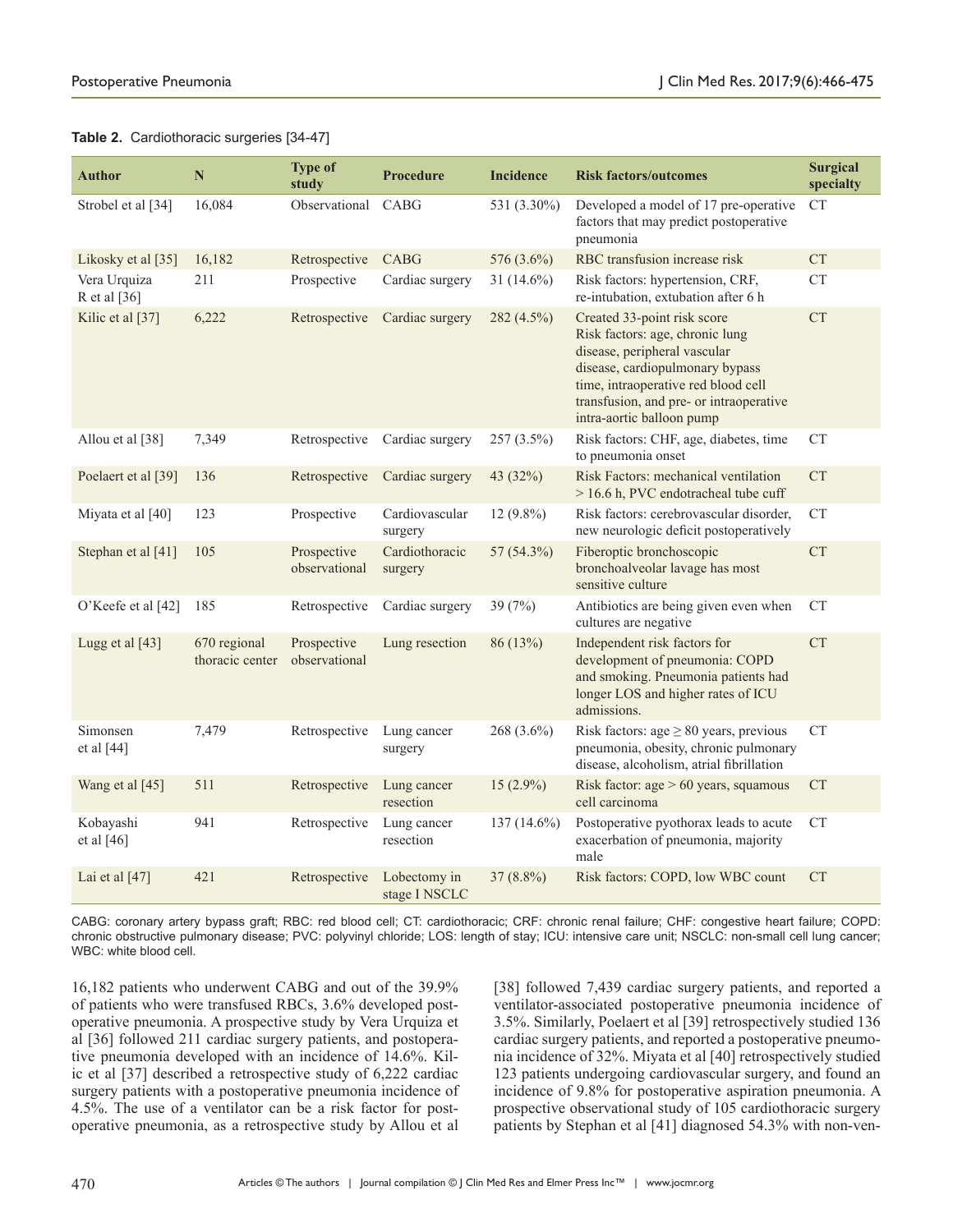tilator intensive care unit (ICU)-acquired postoperative pneumonia. A retrospective cohort study of 185 cardiac surgery patients by O'Keefe et al [42] had a postoperative pneumonia incidence of 7%. Lugg et al [43] described a prospective observational study of 670 patients receiving pulmonary resections that had a postoperative pneumonia incidence of 13%. A retrospective study by Simonsen et al [44] looked at 7479 lung cancer surgery patients, finding 3.6% of them developed pneumonia postoperatively. Similarly, a retrospective study by Wang et al [45] studied 511 patients who underwent lung resection for cancer. They found 2.9% of patients developed postoperative pneumonia. In a retrospective study of 941 patients who received a lung resection by Kobayashi et al [46], 14.6% of them had idiopathic postoperative pneumonia.

Cardiopulmonary complications, such as postoperative pneumonia, are common in lung cancer patients. Lai et al [47] retrospectively analyzed 421 patients who underwent lobectomy, and found 15.2% of the stage 1 non-small cell lung cancer patients had cardiopulmonary complications, with 8.8% having pneumonia as the primary postoperative complication.

In summary, cardiothoracic surgical procedures are commonly associated with postoperative pneumonia. The incidence of it ranges from 2% to 54%.

## *Risk factors for postoperative pneumonia in cardiothoracic surgery*

Strobel et al [34] identified 17 preoperative risk factors associated with postoperative pneumonia: demographics (OR: 1.66; P < 0.001); hematocrit (OR: 0.98; P = 0.01); white blood cell count (OR: 1.03;  $P < 0.001$ ); dyslipidemia (OR: 0.73;  $P =$ 0.03); peripheral vascular disease (OR:  $1.48$ ;  $P < 0.001$ ); cerebrovascular disease (OR: 1.44;  $P \le 0.001$ ); diabetes mellitus (OR: 1.26; P = 0.02); liver disease (OR: 1.82; P = 0.004); home oxygen therapy (OR: 1.74;  $P = 0.02$ ); history of pneumonia (OR: 1.55;  $P = 0.001$ ); current cigarette smoking (OR: 2.06;  $P < 0.001$ ); mild chronic lung disease (OR: 1.27;  $P = 0.04$ ); moderate/severe chronic lung disease (OR: 1.91;  $P < 0.001$ ); preoperative intra-aortic balloon pump (OR: 1.59;  $P = 0.002$ ); recent history of arrhythmia (OR: 1.48;  $P = 0.002$ ); ejection fraction (OR: 0.99;  $P = 0.002$ ). Likosky et al [35] reported RBC transfusion to increase the risk of developing postoperative pneumonia (OR: 3.8; 95% CI: 3.2 - 4.6; P < 0.001). Furthermore, the odds of postoperative pneumonia increased with increasing RBC units transfused ( $P < 0.001$ ). Vera Urquiza et al [36] determined independent risk factors for postoperative pneumonia were hypertension (OR: 3.94; 95% CI: 1.3 - 11.9; P = 0.01), chronic renal failure (OR: 13.67; 95% CI: 1.5 - 124.3;  $P = 0.02$ ), re-intubation (OR: 22.29; 95% CI, 3.5 - 139.8;  $P = 0.001$ ), and extubation after 6 h (OR: 15.81; 95% CI: 2.2 - 110.7;  $P = 0.005$ ). The risk factors that Allou et al [38] identified were congestive heart failure (OR: 2.28; 95% CI: 1.17 - 4.46; P = 0.016), age (OR: 1.03; 95% CI: 1.01 - 1.06; P = 0.02), diabetes mellitus (OR: 2.26; 95% CI: 1.19 - 4.30; P  $= 0.01$ ), and time to onset of postoperative pneumonia (OR: 1.18; 95% CI: 1.01 - 1.39, P = 0.04). Miyata et al [40] found the independent risk factors for postoperative pneumonia to be a history of cerebral vascular disorder (OR: 7.480; 95% CI:

1.037 - 53.935;  $P = 0.045$ ), and new neurological deficits after surgery (OR: 40.867; 95% CI: 4.831 - 345.665; P = 0.007). Lugg et al [43] described COPD (OR: 1.81; 95% CI: 1.11 - 2.95; P = 0.017) and smoking (OR: 5.42; 95% CI: 1.99 - 14.76;  $P < 0.001$ ) as risk factors. The important risk factors found by Simonsen et al [44] were age  $\geq 80$  years (adjusted OR (aOR): 3.64; 95% CI: 2.17 - 6.12), previous pneumonia (aOR: 2.68; 95% CI: 2.02 - 3.56), obesity (aOR: 1.91; 95% CI: 0.99 - 3.69), chronic pulmonary disease (aOR: 1.90; 95% CI: 1.40 - 2.57), alcoholism (aOR: 1.56; 95% CI: 0.81 - 3.01), and atrial fibrillation (aOR: 1.42; 95% CI: 0.82 - 2.45). Patients who underwent open thoracotomy had the highest risk of postoperative pneumonia (aOR: 1.79; 95% CI: 1.02 - 3.17). Wang et al [45] found age > 60 years was a significant independent risk factor (OR: 5.813;  $P = 0.018$ ), as was squamous cell carcinoma histopathology (OR:  $5.831$ ;  $P < 0.001$ ). Preoperative COPD (OR: 0.031; 95% CI: 0.012 - 0.078; P < 0.001) and WBC count (OR: 1.451; 95% CI: 1.212 - 1.736; P < 0.001) were identified as independent risk factors by Lai et al [47].

There were multiple risk factors associated with postoperative pneumonia in cardiothoracic surgery, but the most common risks were older age reported in five studies, poor lung function/COPD reported in five studies, cerebrovascular disease in one study, peripheral vascular disease in one study, and chronic renal failure in one study.

#### **Orthopedic and spine surgery**

*Epidemiology of postoperative pneumonia in orthopedic and spine surgery*

There were several studies that associated orthopedic and spine procedures with the development of postoperative pneumonia (Table 3 [48-52]). Karam et al [48] conducted a retrospective study of 6,839 patients who underwent knee amputation, and found an incidence of postoperative pneumonia of 4%. Similarly, Song et al [49] performed a prospective study on 111 TKA patients who had a postoperative pneumonia incidence of 14.4%. Lv et al [50] performed a retrospective study that included 1,429 patients who underwent hip fracture surgery, and had a 4.9% of incidence of postoperative pneumonia. Bohl et al [51] retrospectively reviewed 11,353 patients who underwent anterior cervical decompression and fusion, and found postoperative pneumonia had an incidence rate of 0.45%. Another retrospective study by Bohl et al [52] looked at 12,428 posterior lumber fusion patients who had a postoperative pneumonia incidence of 0.59%.

Orthopedic/spine surgical procedures have a postoperative pneumonia incidence ranging from 0.45% to 14%.

#### *Risk factors for postoperative pneumonia in orthopedic and spine surgery*

Song et al [49] discovered acute hypoxemia to be a risk factor for postoperative pneumonia (OR: 6.0; 95% CI: 1.4 - 25.5; P  $= 0.007$ ), as well as lower body mass index (BMI) (OR: 0.9; 95% CI: 0.776 - 0.995;  $P = 0.042$ ) and transfusion (OR: 2.6;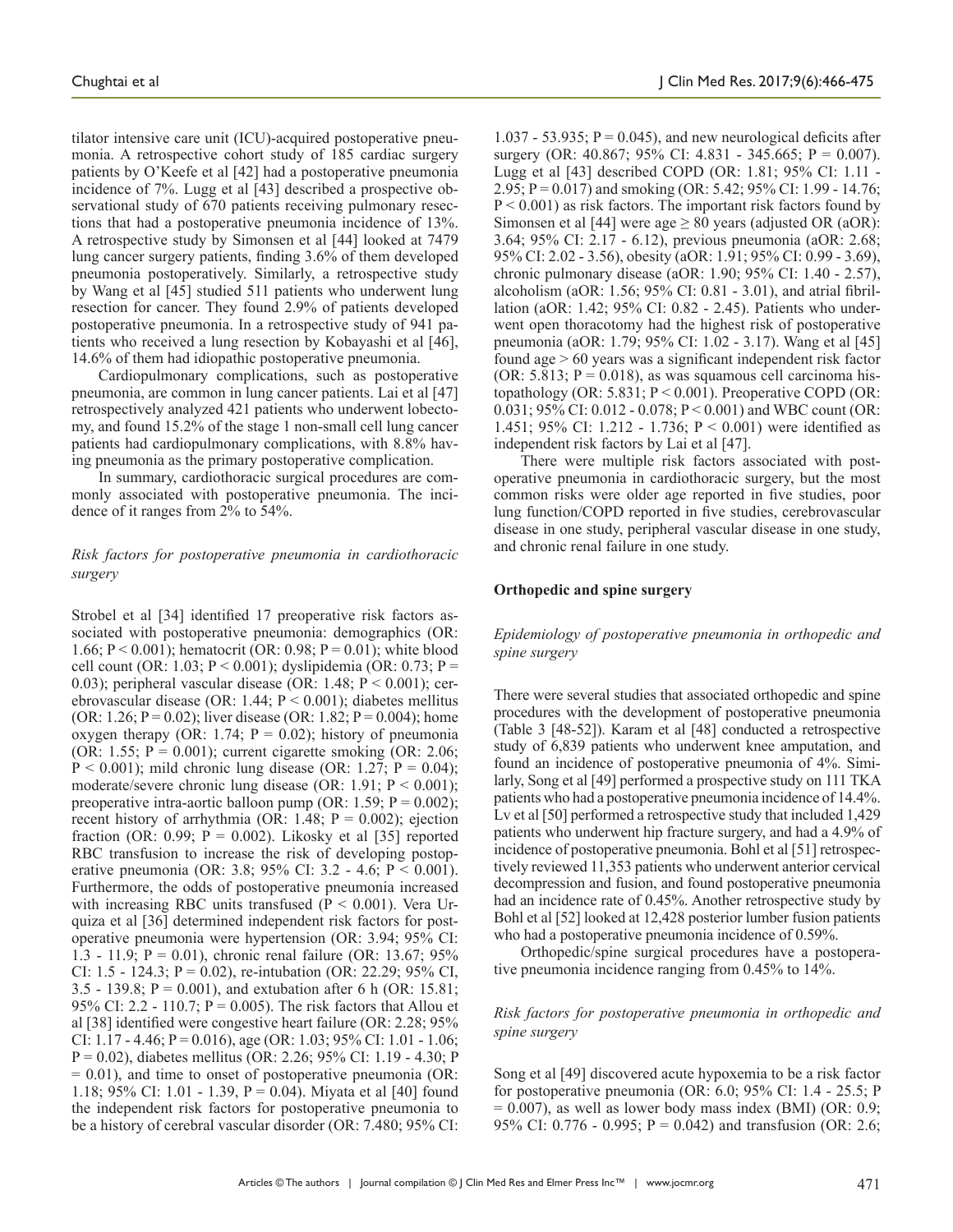| <b>Author</b>         | N      | <b>Type of study</b>      | <b>Procedure</b>                                 | <b>Incidence</b> | <b>Risk factors/outcomes</b>                                                                                                                     | <b>Surgical specialty</b> |
|-----------------------|--------|---------------------------|--------------------------------------------------|------------------|--------------------------------------------------------------------------------------------------------------------------------------------------|---------------------------|
| Karam et<br>al $[48]$ | 6,839  | Retrospective             | BKA or AKA                                       | 274(4%)          | Mortality: 87 (32%)                                                                                                                              | Orthopedic                |
| Song et<br>al [49]    | 111    | Prospective               | <b>TKA</b>                                       | $16(14.4\%)$     | Risk factors: acute hypoxemia.<br>lower BMI, transfusion                                                                                         | Orthopedic                |
| Ly et al<br>[50]      | 1,429  | Retrospective             | Hip fracture surgery                             | $70(4.9\%)$      | Risk factors: advanced age, anemia, diabetes,<br>prior stroke, number of comorbidities, ASA<br>$score \geq III$ , and some laboratory biomarkers | Orthopedic                |
| Bohl et<br>al $[51]$  | 11,353 | Retrospective             | Anterior cervical<br>decompression and<br>fusion | 0.45%            | Risk factors: age, dependent functional<br>status, COPD, longer operation                                                                        | Spine                     |
| Bohl et<br>al [52]    | 12,428 | Retrospective<br>(NSQUIP) | Lumbar fusion                                    | $0.59\%$         | Risk factors: COPD, diabetes,<br>more operative levels<br>Also higher rate of sepsis and mortality                                               | Spine                     |

**Table 3.** Orthopedic and Spine Surgeries [48-52]

BKA: below knee amputation; AKA: above knee amputation; TKA: total knee arthroplasty.

95% CI: 1.134 - 6.038; P = 0.024). Bohl et al [51] identified independent risk factors as greater age (relative risk (RR) for age 50 - 59 years: 2.6; 95% CI: 1.0 - 7.2; RR for age 60 - 69 years: 4.3; 95% CI: 1.6 - 11.7; RR for age  $\geq$  70 years: 9.5; 95% CI:  $3.5 - 25.6$ ;  $P < 0.001$ ), dependent functional status (RR: 5.3; P < 0.001), COPD (RR: 4.4; 95% CI: 2.3 - 8.6; P < 0.001), and greater operative duration (RR for 100 - 149 min: 1.4; 95% CI: 0.7 - 3.0; RR for 150 - 199 min: 2.2; 95% CI: 1.0 - 4.9; RR for  $\geq$  200 min: 3.0; 95% CI: 1.5 - 6.4; P = 0.020). Another retrospective study by Bohl et al [52] identified COPD (RR: 2.7; P = 0.006), steroid use (RR: 2.6; P = 0.017), non-insulindependent diabetes mellitus (DM) (RR: 2.4;  $P = 0.003$ ), insulin-dependent DM (RR: 2.9;  $P = 0.005$ ), and greater number of operative procedure levels (two level: RR:  $1.7$ ,  $P = 0.033$ ; three level: RR: 2.7,  $P = 0.007$ ).

The most common risk factors for postoperative pneumonia in orthopedic and spinal surgeries were poor lung function/ COPD reported in three studies, older age reported in two studies, and diabetes in one study.

## **Head and neck surgery**

*Epidemiology of postoperative pneumonia in head and neck surgery*

There were several studies that associated head and neck procedures with the development of postoperative pneumonia (Table 4 [53-58]). Li et al [53] retrospectively studied 482 oral surgery patients who received a tracheotomy, and revealed a postoperative pneumonia incidence rate of 19.7%. Marda et al [54] conducted a retrospective study of 178 patients who underwent transoral odontoidectomy and posterior fixation, showing a postoperative pneumonia incidence of 5.6%. Loeffelbein et al [55] retrospectively assessed 648 patients who underwent major oral and maxillofacial surgery, and found an incidence rate for all pulmonary complications to be 18%. Similarly, in a retrospective observational study by Damian et al [56], 110 head and neck surgery cases were reviewed, yielding a postoperative pneumonia incidence of 9.1%.

Cranial surgeries were also subject to postoperative pneumonia. Desai et al [57] retrospectively assessed 15,317 patients that received pituitary surgery with postoperative pneumonia developing in 0.6% of patients. A prospective study by Savardekar et al [58] followed 103 patients undergoing microsurgical aneurysm clipping, and 27.2% of them developed postoperative pneumonia, with an associated 9.7% mortality rate.

Head and neck surgical procedures have been variably associated postoperative pneumonia. The reported incidences range from 0.6% to 27%.

## *Risk factors for postoperative pneumonia in head and neck surgery*

Li et al [53] determined independent risk factors to be male gender (OR: 1.945;  $P = 0.018$ ) and long duration of tracheotomy (OR: 1.694;  $P = 0.0001$ ). Marda et al [54] reported the only significant factor for developing postoperative pneumonia for patients who underwent transoral odontoidectomy and posterior fixation was blood transfusion ( $P < 0.001$ ). Loeffelbein et al [55] identified several risk factors, including male gender (OR: 1.75; 95% CI: 1.13 - 2.71; P = 0.012), advanced age (60 - 69 years OR: 2.02; 95% CI: 1.05 - 3.91; P = 0.036; > 70 years OR: 2.28; 95% CI: 1.15 - 4.52; P = 0.019), and BMI  $>$  30 (OR: 3.24; 95% CI: 1.80 - 5.82; P = 0.001). Significant risk factors identified by Desai et al [57] were male sex ( $P =$ 0.044) and older age ( $P < 0.001$ ). The predictive variables for postoperative pneumonia from Savardekar et al [58] were duration of postoperative endotracheal intubation > 48 h (aOR: 6.638; 95% CI: 1.08 - 40.8; P = 0.041), tracheostomy (aOR: 8.97; 95% CI: 0.97 - 80.8; P = 0.049), and ICU stay > 5 days  $(aOR: 9.8; 95\% \text{ CI: } 1.15 - 84.8; P = 0.036).$ 

In head and neck surgical procedures, the most common risk factors for postoperative pneumonia were being male in two studies, longer intubation duration in two studies, longer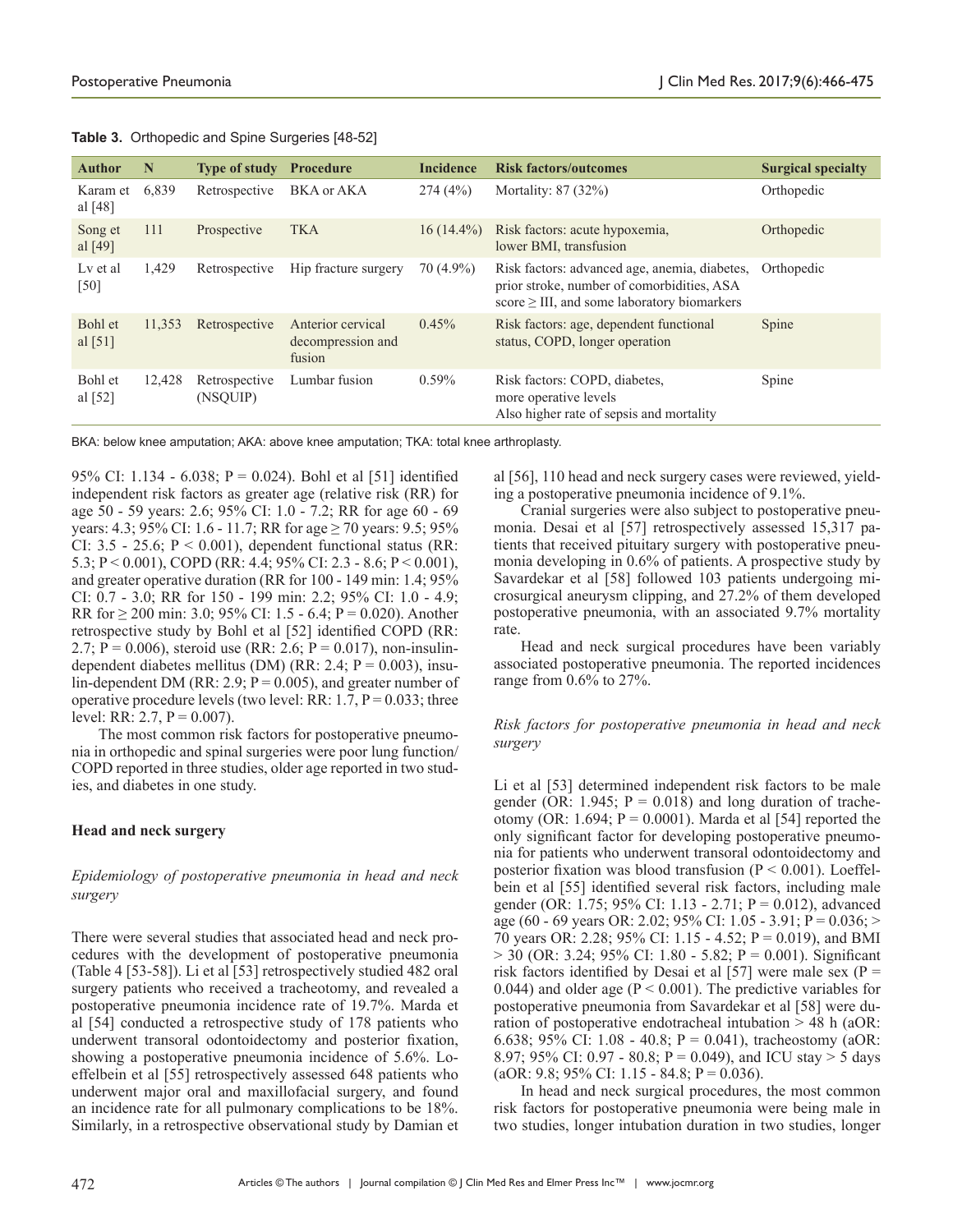|  |  | Table 4. Head and Neck Surgeries [53-58] |  |
|--|--|------------------------------------------|--|
|--|--|------------------------------------------|--|

| <b>Author</b>               | N      | <b>Type of study</b> | <b>Procedure</b>                           | <b>Incidence</b>                                                                                                                             | <b>Risk factors/outcomes</b>                                                                                         | <b>Surgical specialty</b> |
|-----------------------------|--------|----------------------|--------------------------------------------|----------------------------------------------------------------------------------------------------------------------------------------------|----------------------------------------------------------------------------------------------------------------------|---------------------------|
| Li et al $[53]$             | 482    | Retrospective        | Oral cancer<br>surgery                     | 95 (19.7%)                                                                                                                                   | Risk factors: male, long<br>duration of tracheostomy                                                                 | Head and neck             |
| Marda et<br>al [54]         | 178    | Retrospective        | TOO and PF                                 | 10(5.6)                                                                                                                                      | Risk factor: blood<br>transfusion                                                                                    | Head and neck             |
| Loeffelbein<br>et al $[55]$ | 648    | Retrospective        | Major oral and<br>maxillofacial<br>surgery | 18.8% PPCs (pneumonia,<br>atelectasis, pleural effusions,<br>pulmonary embolism, pulmonary<br>edema, pneumothorax or<br>respiratory failure) | Risk factors: male,<br>advanced age, BMI                                                                             | Head and neck             |
| Damian<br>et al $[56]$      | 110    | Retrospective        | Head and neck<br>cancer surgery            | $10(9.1\%)$                                                                                                                                  | Patients required longer<br>ventilation support and<br>frequent ICU admissions                                       | Head and neck             |
| Desai et<br>al $[57]$       | 15,317 | Retrospective        | Pituitary surgery                          | $98(0.6\%)$                                                                                                                                  | Transfrontal has<br>higher incidence than<br>transsphenoidal                                                         | Head and neck             |
| Savardekar<br>et al $[58]$  | 103    | Prospective          | Microsurgical<br>clipping of<br>aneurysm   | 28 (27.2%)                                                                                                                                   | Mortality: $10(9.7%)$<br>Risk factors:<br>postoperative intubation<br>$>$ 48 h, tracheostomy,<br>ICU stay $>$ 5 days | Head and neck             |

TOO: transoral odontoidectomy; PF: posterior fixation; PPC: postoperative pulmonary complication.

duration of having a tracheostomy in two studies, and being admitted to the ICU in one study.

There were a wide range of incidences reported for postoperative pneumonia in the different surgical sub-specialties: general surgery (0.5-28%), cardiothoracic surgery (2-54%), orthopedic and spine surgery (0.45-14%), and head and neck surgery  $(0.6-27%)$ . This wide variance may be due to heterogeneity in terms of the surgical procedures included in the studies, with some being associated with a higher incidence of postoperative pneumonia compared to other surgeries within the same surgical sub-specialty. Additionally, there may be differences between hospitals in pneumonia prevention protocols, such as frequency of incentive spirometry use, or variance in utilization of methods such as oral cleansing and suctioning (pre-operatively vs. postoperatively vs. both pre- and postoperatively).

# **Conclusion**

While there have been many advances in surgery and anesthesia techniques, postoperative pneumonia continues to be a major complication following surgery. Furthermore, its association with increased patient morbidity and mortality, in addition to increased healthcare costs and hospital readmissions, underscores the need to identify and mitigate its associated risk factors. While this study found that the majority of risk factors such as age, sex, and preoperative functional status are often not modifiable, surgical-specific modifiable factors such as oral bacterial load, and smoking status may be avenues in which intervention may prove effective. With regard to modifiable factors, considerable focus has been placed on ICU prevention bundles with techniques such as head of bed elevation, comprehensive oral care, early mobility, and incentive spirometry; however, less effort has been focused on preoperative interventions as well as bundles for the postoperative patient on surgical units. For example, methods to decrease oral bacterial load, such as oral cleansing and suctioning systems paired with an oral antiseptic pre- and postoperatively, may help to reduce the incidence of postoperative pneumonia, and need to be investigated. Both the surgery and anesthesia communities should focus on implementing such interventions aimed at reducing the incidence of postoperative pneumonia in light of the wide range of reported incidences of postoperative pneumonia across studies and specialties. Future studies should assess the burden of postoperative pneumonia using national databases.

## **References**

- 1. Kazaure HS, Martin M, Yoon JK, Wren SM. Longterm results of a postoperative pneumonia prevention program for the inpatient surgical ward. JAMA Surg. 2014;149(9):914-918.
- 2. Chastre J, Fagon JY. Ventilator-associated pneumonia. Am J Respir Crit Care Med. 2002;165(7):867-903.
- 3. Rello J, Ollendorf DA, Oster G, Vera-Llonch M, Bellm L, Redman R, Kollef MH. Epidemiology and outcomes of ventilator-associated pneumonia in a large US database. Chest. 2002;122(6):2115-2121.
- 4. Warren DK, Shukla SJ, Olsen MA, Kollef MH, Hollenbeak CS, Cox MJ, Cohen MM, et al. Outcome and attributable cost of ventilator-associated pneumonia among intensive care unit patients in a suburban medical center.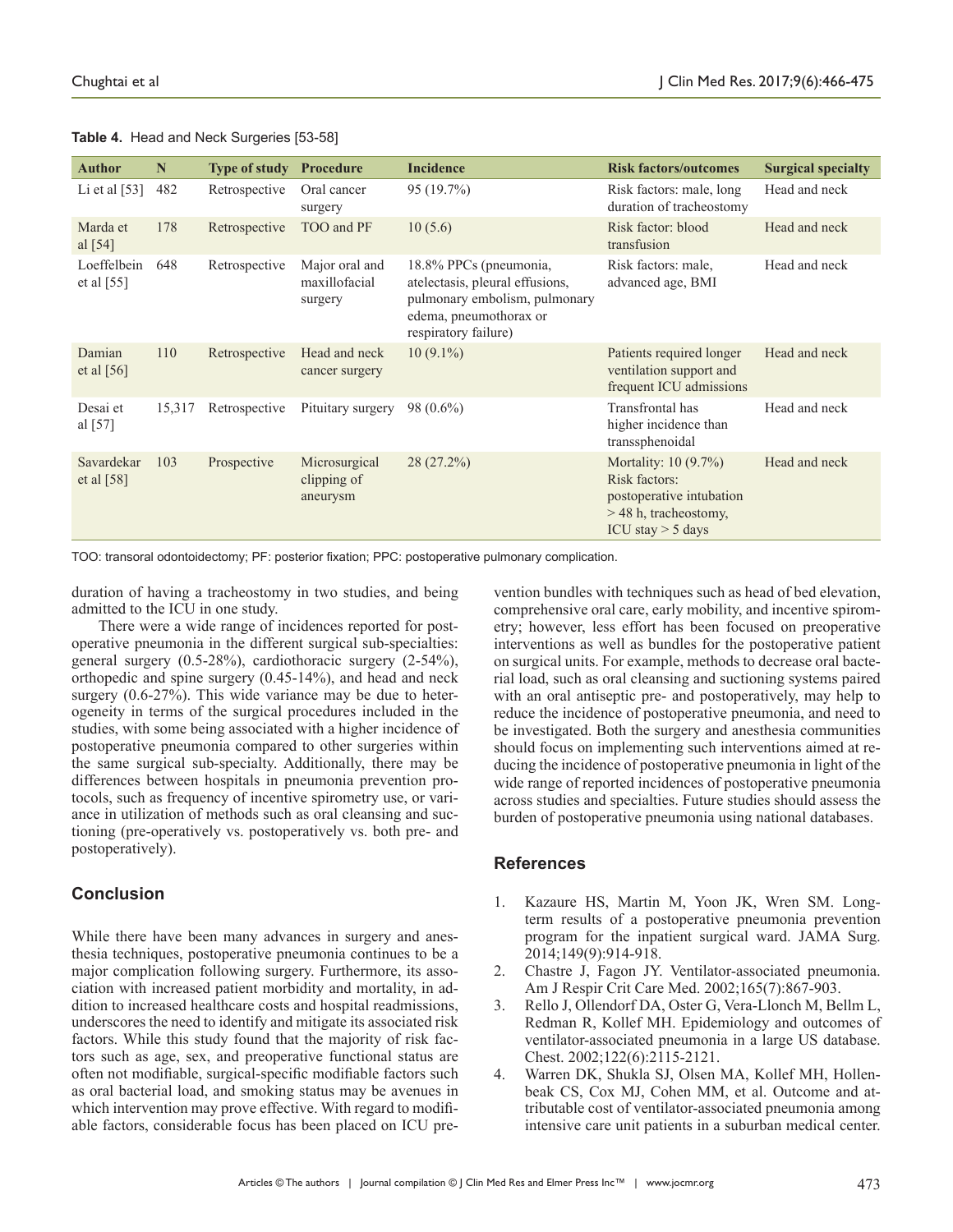Crit Care Med. 2003;31(5):1312-1317.

- 5. Chughtai M, Jauregui JJ, Mistry JB, Elmallah RK, Diedrich AM, Bonutti PM, Delanois R, et al. What Influences How Patients Rate Their Hospital After Total Knee Arthroplasty? Surg Technol Int. 2016;28:261-265.
- 6. Chughtai M, Patel NK, Gwam CU, Khlopas A, Bonutti PM, Delanois RE, Mont MA. Do Press Ganey Scores Correlate With Total Knee Arthroplasty-Specific Outcome Questionnaires in Postsurgical Patients? J Arthroplasty. 2017.
- 7. Mistry JB, Chughtai M, Elmallah RK, Le S, Bonutti PM, Delanois RE, Mont MA. What Influences How Patients Rate Their Hospital After Total Hip Arthroplasty? J Arthroplasty. 2016;31(11):2422-2425.
- 8. Sweeney JF. Postoperative complications and hospital readmissions in surgical patients: an important association. Ann Surg. 2013;258(1):19-20.
- 9. Ishida T, Tachibana H, Ito A, Ikeda S, Furuta K, Nishiyama A, Noyama M, et al. Clinical characteristics of pneumonia in bedridden patients receiving home care: a 3-year prospective observational study. J Infect Chemother. 2015;21(8):587-591.
- 10. Tokuyasu H, Harada T, Watanabe E, Okazaki R, Touge H, Kawasaki Y, Shimizu E. Effectiveness of meropenem for the treatment of aspiration pneumonia in elderly patients. Intern Med. 2009;48(3):129-135.
- 11. Li M, Pan P, Hu C. [Pathogen distribution and antibiotic resistance for hospital aquired pneumonia in respiratory medicine intensive care unit]. Zhong Nan Da Xue Xue Bao Yi Xue Ban. 2013;38(3):251-257.
- 12. Pessaux P, van den Broek MA, Wu T, Olde Damink SW, Piardi T, Dejong CH, Ntourakis D, et al. Identification and validation of risk factors for postoperative infectious complications following hepatectomy. J Gastrointest Surg. 2013;17(11):1907-1916.
- 13. Nobili C, Marzano E, Oussoultzoglou E, Rosso E, Addeo P, Bachellier P, Jaeck D, et al. Multivariate analysis of risk factors for pulmonary complications after hepatic resection. Ann Surg. 2012;255(3):540-550.
- 14. Choudhuri AH, Chandra S, Aggarwal G, Uppal R. Predictors of postoperative pulmonary complications after liver resection: Results from a tertiary care intensive care unit. Indian J Crit Care Med. 2014;18(6):358-362.
- 15. Sakamoto K, Tamesa T, Tokuhisa Y, Matsukuma S, Tokumitsu Y, Maeda Y, Takeda S, et al. Perioperative Microbiologic Monitoring of Sputum on Postoperative Day One as a Predictor of Pneumonia After Hepatectomy. J Gastrointest Surg. 2015;19(9):1662-1667.
- 16. Siniscalchi A, Aurini L, Benini B, Gamberini L, Nava S, Viale P, Faenza S. Ventilator associated pneumonia following liver transplantation: Etiology, risk factors and outcome. World J Transplant. 2016;6(2):389-395.
- 17. Kawanishi K, Kato J, Toda N, Yamagami M, Yamada T, Kojima K, Ohki T, et al. Risk Factors for Aspiration Pneumonia After Endoscopic Hemostasis. Dig Dis Sci. 2016;61(3):835-840.
- 18. Jimbo K, Mori K, Aikou S, Okazaki M, Sato T, Moriya K, et al. Detection and identification of pathogenic bacteria responsible for postoperative pneumonia after es-

ophagectomy. Esophagus. 2016.

- 19. Booka E, Takeuchi H, Nishi T, Matsuda S, Kaburagi T, Fukuda K, Nakamura R, et al. The Impact of Postoperative Complications on Survivals After Esophagectomy for Esophageal Cancer. Medicine (Baltimore). 2015;94(33):e1369.
- 20. Okamura A, Watanabe M, Mine S, Nishida K, Kurogochi T, Imamura Y. Spirometric Lung Age Predicts Postoperative Pneumonia After Esophagectomy. World J Surg. 2016;40(10):2412-2418.
- 21. Wei R, Dong W, Shen H, Ni Y, Zhang T, Wang Y, Du J. Predictive Effects of Lung function test on Postoperative Pneumonia in Squamous Esophageal Cancer. Sci Rep. 2016;6:23636.
- 22. Soutome S, Yanamoto S, Funahara M, Hasegawa T, Komori T, Oho T, Umeda M. Preventive Effect on Post-Operative Pneumonia of Oral Health Care among Patients Who Undergo Esophageal Resection: A Multi-Center Retrospective Study. Surg Infect (Larchmt). 2016;17(4):479- 484.
- 23. Kiuchi J, Komatsu S, Ichikawa D, Kosuga T, Okamoto K, Konishi H, Shiozaki A, et al. Putative risk factors for postoperative pneumonia which affects poor prognosis in patients with gastric cancer. Int J Clin Oncol. 2016;21(5):920-926.
- 24. Miki Y, Makuuchi R, Tokunaga M, Tanizawa Y, Bando E, Kawamura T, Terashima M. Risk factors for postoperative pneumonia after gastrectomy for gastric cancer. Surg Today. 2016;46(5):552-556.
- 25. Ntutumu R, Liu H, Zhen L, Hu YF, Mou TY, Lin T, I BA, et al. Risk factors for pulmonary complications following laparoscopic gastrectomy: A single-center study. Medicine (Baltimore). 2016;95(32):e4567.
- 26. Nagle RT, Leiby BE, Lavu H, Rosato EL, Yeo CJ, Winter JM. Pneumonia is associated with a high risk of mortality after pancreaticoduodenectomy. Surgery. 2017;161(4):959-967.
- 27. Kim TH, Lee JS, Lee SW, Oh YM. Pulmonary complications after abdominal surgery in patients with mild-tomoderate chronic obstructive pulmonary disease. Int J Chron Obstruct Pulmon Dis. 2016;11:2785-2796.
- 28. Pasin L, Nardelli P, Belletti A, Greco M, Landoni G, Cabrini L, Chiesa R, et al. Pulmonary Complications After Open Abdominal Aortic Surgery: A Systematic Review and Meta-Analysis. J Cardiothorac Vasc Anesth. 2016.
- 29. Studer P, Raber G, Ott D, Candinas D, Schnuriger B. Risk factors for fatal outcome in surgical patients with postoperative aspiration pneumonia. Int J Surg. 2016;27:21-25.
- 30. Yang CK, Teng A, Lee DY, Rose K. Pulmonary complications after major abdominal surgery: National Surgical Quality Improvement Program analysis. J Surg Res. 2015;198(2):441-449.
- 31. Antoniou SA, Antoniou GA, Koch OO, Kohler G, Pointner R, Granderath FA. Laparoscopic versus open obesity surgery: a meta-analysis of pulmonary complications. Dig Surg. 2015;32(2):98-107.
- 32. Spadaro S, Caramori G, Rizzuto C, Mojoli F, Zani G, Ragazzi R, Valpiani G, et al. Expiratory Flow Limitation as